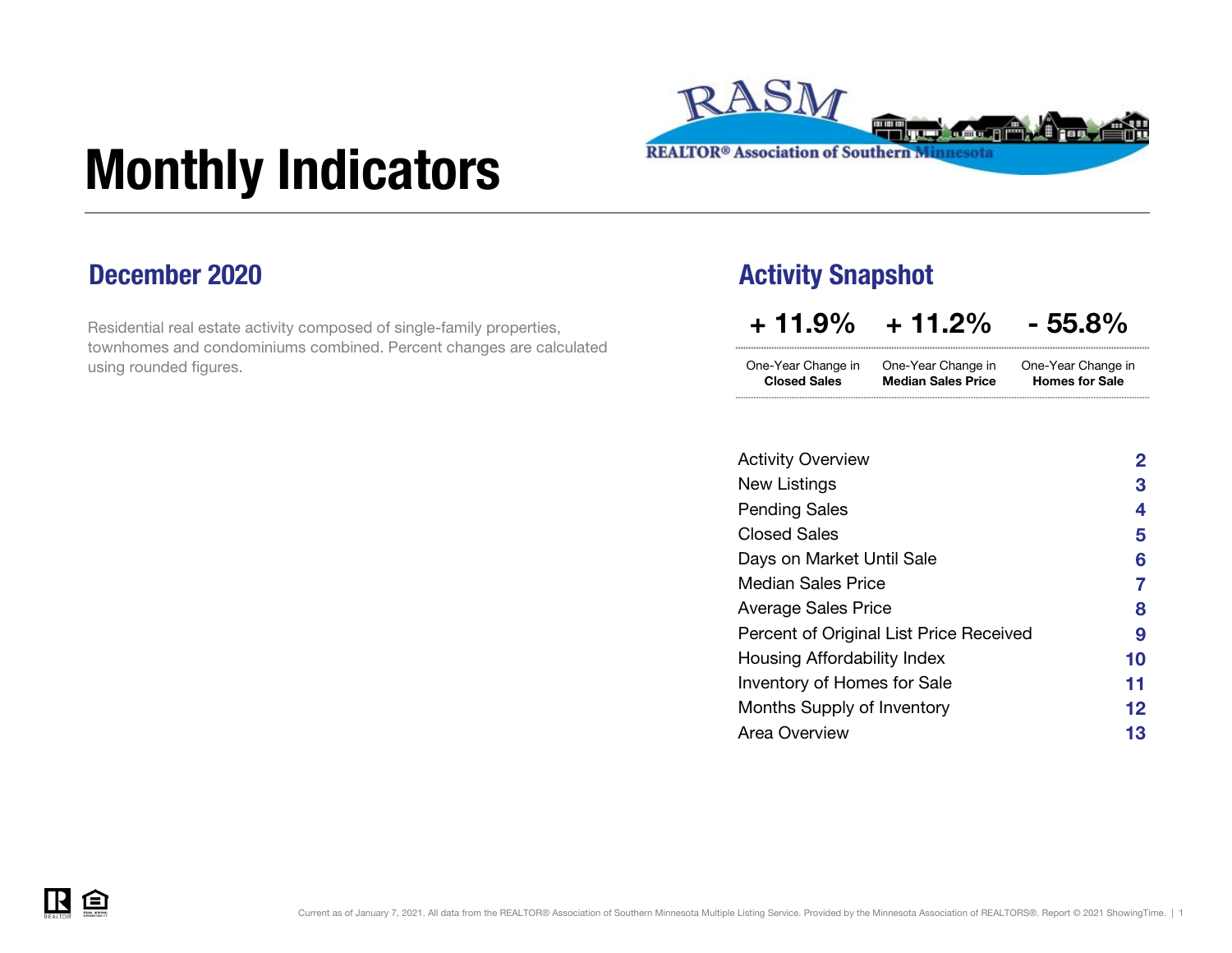## Activity Overview

Key metrics by report month and for year-to-date (YTD) starting from the first of the year.



| <b>Key Metrics</b>           | <b>Historical Sparkbars</b>              | 12-2019   | 12-2020   | <b>Percent Change</b> | <b>YTD 2019 YTD 2020</b> |           | Percent Change |
|------------------------------|------------------------------------------|-----------|-----------|-----------------------|--------------------------|-----------|----------------|
| <b>New Listings</b>          | 12-2017<br>12-2018                       | 88        | 81        | $-8.0%$               | 2,597                    | 2,367     | $-8.9%$        |
| <b>Pending Sales</b>         | 12-2017<br>12-2018                       | 97        | 113       | $+16.5%$              | 2,078                    | 2,342     | $+12.7%$       |
| <b>Closed Sales</b>          | 12-2017<br>12-2018<br>12-2019<br>12-2020 | 143       | 160       | $+11.9%$              | 2,076                    | 2,318     | $+11.7%$       |
| <b>Days on Market</b>        | 12-2017<br>12-2018<br>12-2010            | 101       | 98        | $-3.0%$               | 103                      | 104       | $+1.0%$        |
| <b>Median Sales Price</b>    | 12-2017<br>12-2018<br>12-2019<br>12-2020 | \$170,000 | \$189,000 | $+11.2%$              | \$182,950                | \$199,000 | $+8.8%$        |
| <b>Avg. Sales Price</b>      | 12-2017<br>12-2018                       | \$197,173 | \$206,719 | $+4.8%$               | \$205,179                | \$219,804 | $+7.1%$        |
| Pct. of Orig. Price Received | 12-2017<br>12-2018<br>12-2020            | 94.0%     | 94.8%     | $+0.9%$               | 95.3%                    | 96.2%     | $+0.9%$        |
| <b>Affordability Index</b>   |                                          | 220       | 218       | $-0.9%$               | 204                      | 207       | $+1.5%$        |
| <b>Homes for Sale</b>        | 12-2017<br>12-2020<br>12-2018            | 556       | 246       | $-55.8%$              |                          |           |                |
| <b>Months Supply</b>         | 12-2017                                  | 3.2       | 1.3       | $-59.4%$              |                          |           |                |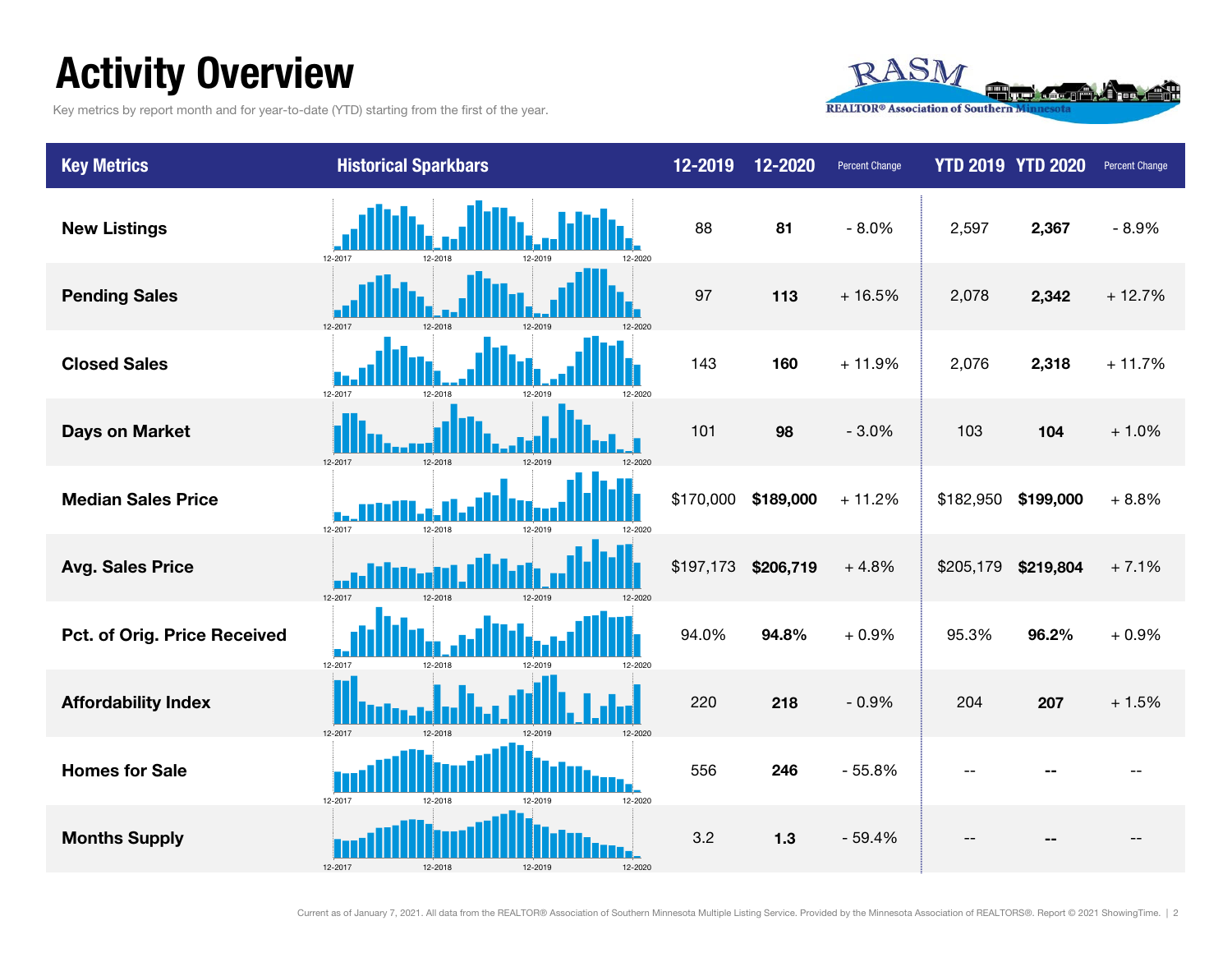## New Listings

December

A count of the properties that have been newly listed on the market in a given month.







2019 2020

2018

Year to Date

| <b>New Listings</b> |     | <b>Prior Year</b> | <b>Percent Change</b> |
|---------------------|-----|-------------------|-----------------------|
| January 2020        | 123 | 130               | $-5.4%$               |
| February 2020       | 116 | 117               | -0.9%                 |
| March 2020          | 267 | 185               | $+44.3%$              |
| April 2020          | 203 | 304               | $-33.2\%$             |
| May 2020            | 269 | 331               | $-18.7%$              |
| June 2020           | 252 | 270               | $-6.7\%$              |
| <b>July 2020</b>    | 234 | 293               | $-20.1%$              |
| August 2020         | 286 | 290               | $-1.4%$               |
| September 2020      | 225 | 242               | $-7.0\%$              |
| October 2020        | 189 | 210               | $-10.0\%$             |
| November 2020       | 122 | 137               | $-10.9%$              |
| December 2020       | 81  | 88                | -8.0%                 |
| 12-Month Avg        | 197 | 216               | -8.8%                 |

#### Historical New Listings by Month

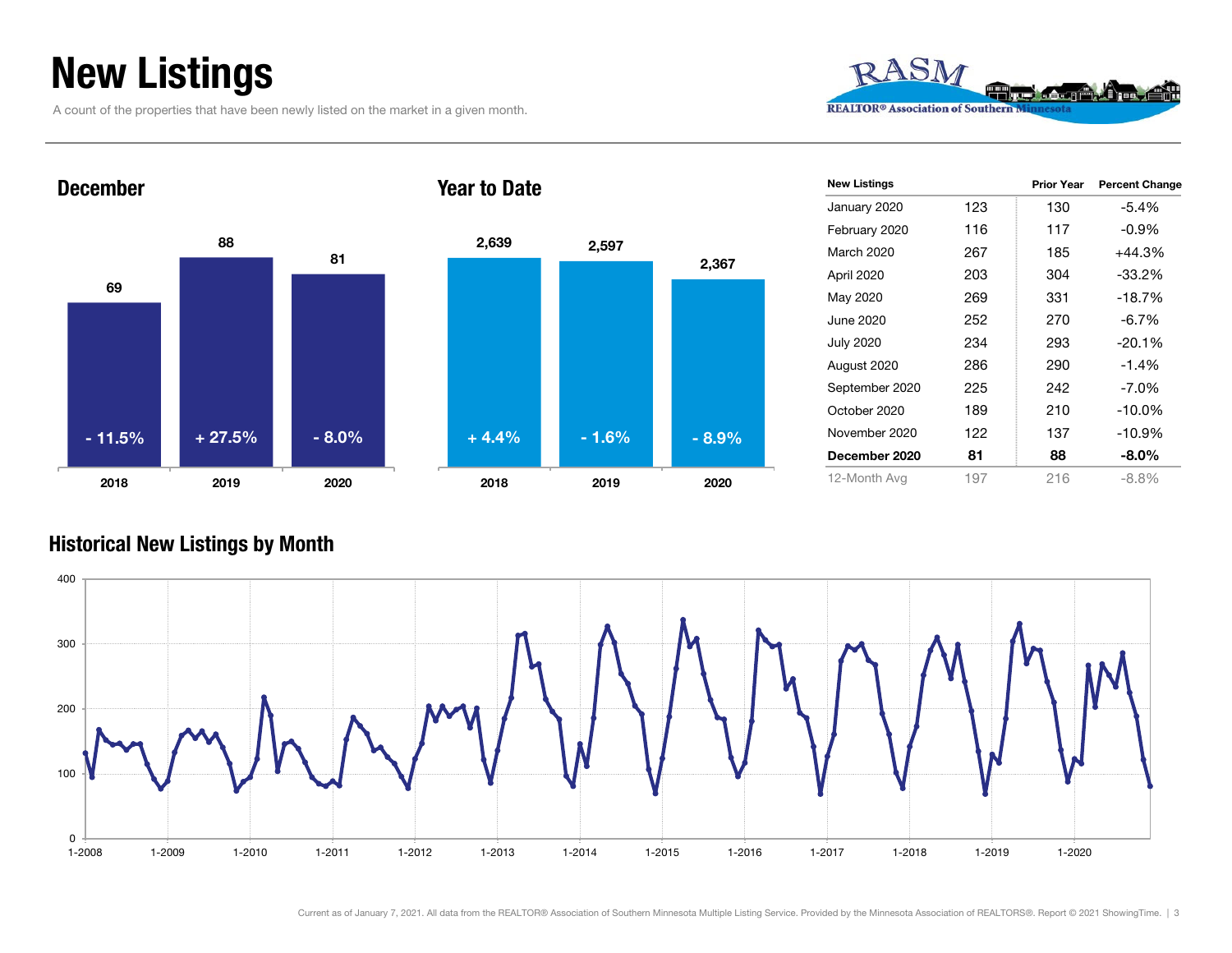### Pending Sales

A count of the properties on which offers have been accepted in a given month.







| <b>Pending Sales</b> |     | <b>Prior Year</b> | <b>Percent Change</b> |
|----------------------|-----|-------------------|-----------------------|
| January 2020         | 95  | 111               | $-14.4%$              |
| February 2020        | 149 | 102               | $+46.1%$              |
| March 2020           | 195 | 154               | $+26.6%$              |
| April 2020           | 214 | 243               | $-11.9%$              |
| May 2020             | 253 | 256               | $-1.2\%$              |
| June 2020            | 268 | 229               | $+17.0%$              |
| <b>July 2020</b>     | 267 | 208               | $+28.4%$              |
| August 2020          | 265 | 211               | $+25.6%$              |
| September 2020       | 203 | 169               | $+20.1%$              |
| October 2020         | 178 | 175               | $+1.7%$               |
| November 2020        | 142 | 123               | $+15.4%$              |
| December 2020        | 113 | 97                | $+16.5%$              |
| 12-Month Avg         | 195 | 173               | $+12.7%$              |

#### Historical Pending Sales by Month

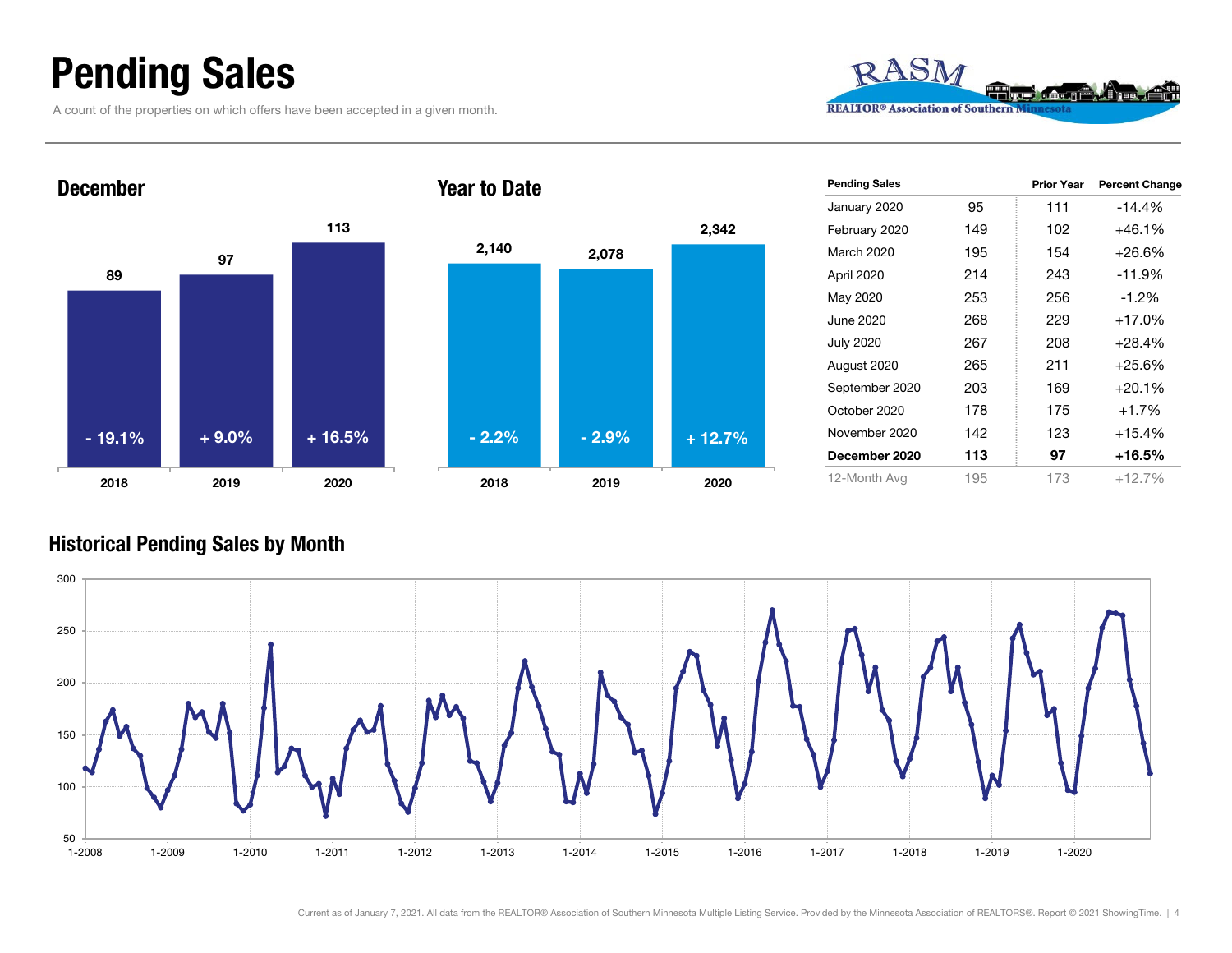### Closed Sales

A count of the actual sales that closed in a given month.





| <b>Closed Sales</b> |     | <b>Prior Year</b> | <b>Percent Change</b> |
|---------------------|-----|-------------------|-----------------------|
| January 2020        | 84  | 87                | -3.4%                 |
| February 2020       | 101 | 87                | $+16.1%$              |
| March 2020          | 122 | 102               | +19.6%                |
| April 2020          | 154 | 142               | $+8.5%$               |
| May 2020            | 213 | 209               | $+1.9%$               |
| June 2020           | 271 | 275               | -1.5%                 |
| <b>July 2020</b>    | 278 | 230               | $+20.9%$              |
| August 2020         | 251 | 238               | $+5.5%$               |
| September 2020      | 238 | 202               | $+17.8%$              |
| October 2020        | 259 | 174               | +48.9%                |
| November 2020       | 187 | 187               | $0.0\%$               |
| December 2020       | 160 | 143               | +11.9%                |
| 12-Month Avg        | 193 | 173               | +11.6%                |

#### Historical Closed Sales by Month

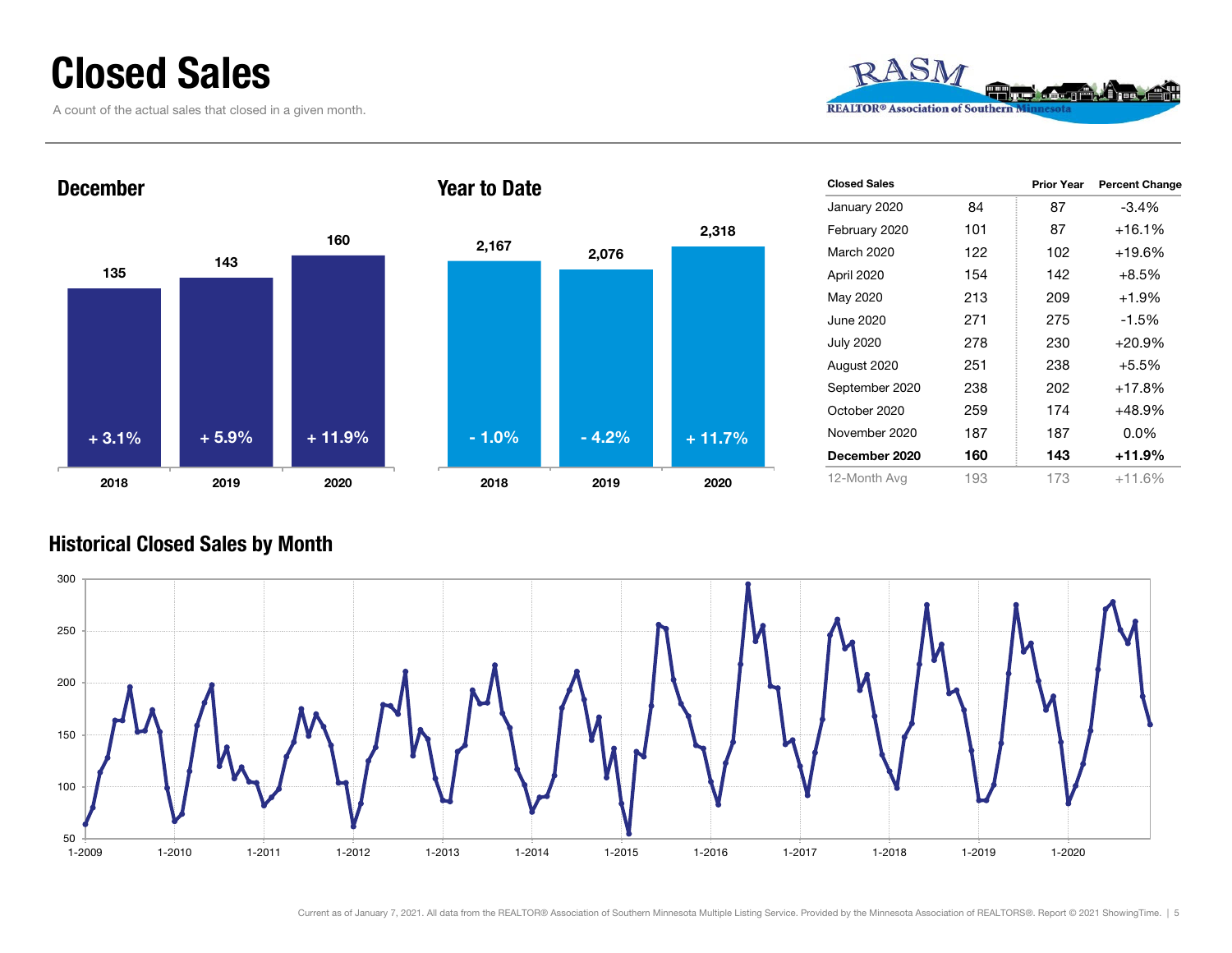## Days on Market Until Sale

Average number of days between when a property is listed and when an offer is accepted in a given month.





| Days on Market   |     | <b>Prior Year</b> | <b>Percent Change</b> |
|------------------|-----|-------------------|-----------------------|
| January 2020     | 124 | 118               | $+5.1%$               |
| February 2020    | 98  | 139               | -29.5%                |
| March 2020       | 139 | 122               | +13.9%                |
| April 2020       | 131 | 123               | $+6.5%$               |
| May 2020         | 120 | 118               | $+1.7%$               |
| June 2020        | 114 | 104               | $+9.6%$               |
| <b>July 2020</b> | 95  | 91                | $+4.4%$               |
| August 2020      | 94  | 86                | $+9.3%$               |
| September 2020   | 103 | 89                | $+15.7%$              |
| October 2020     | 85  | 99                | $-14.1%$              |
| November 2020    | 83  | 95                | $-12.6%$              |
| December 2020    | 98  | 101               | $-3.0\%$              |
| 12-Month Avg     | 107 | 107               | 0.0%                  |

#### Historical Days on Market Until Sale by Month

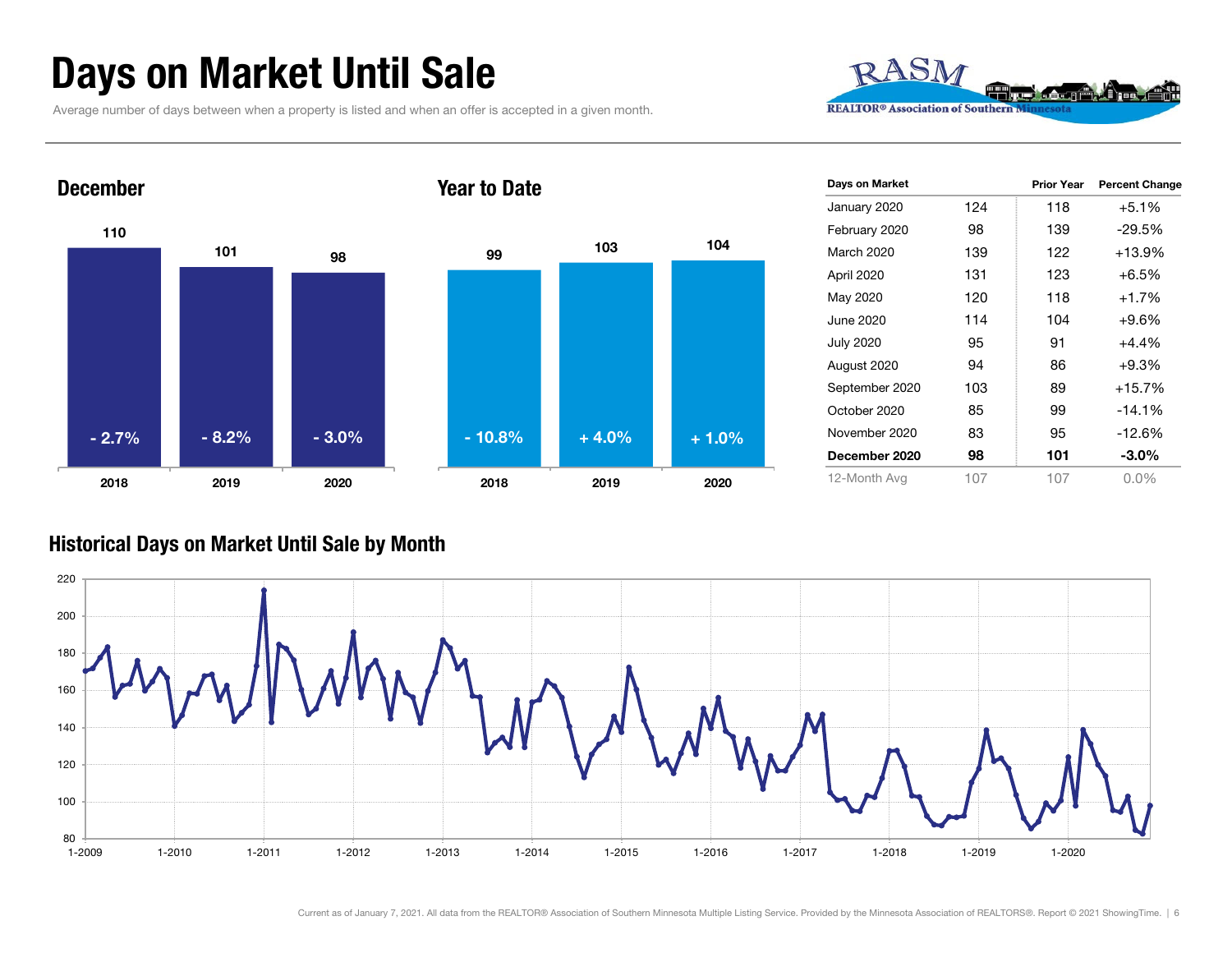### Median Sales Price

Point at which half of the sales sold for more and half sold for less, not accounting for seller concessions, in a given month.



#### December



#### Year to Date



| <b>Median Sales Price</b> |           | <b>Prior Year</b> | <b>Percent Change</b> |
|---------------------------|-----------|-------------------|-----------------------|
| January 2020              | \$168,900 | \$178,600         | $-5.4%$               |
| February 2020             | \$170,000 | \$182,100         | $-6.6%$               |
| March 2020                | \$177,950 | \$163,650         | $+8.7%$               |
| April 2020                | \$208,000 | \$171,750         | $+21.1%$              |
| May 2020                  | \$218,000 | \$184,000         | +18.5%                |
| June 2020                 | \$190,000 | \$191,000         | $-0.5\%$              |
| <b>July 2020</b>          | \$219,450 | \$187,000         | $+17.4%$              |
| August 2020               | \$207,000 | \$209,950         | $-1.4%$               |
| September 2020            | \$195,000 | \$183,004         | +6.6%                 |
| October 2020              | \$210,000 | \$180,000         | $+16.7%$              |
| November 2020             | \$210,000 | \$179,090         | +17.3%                |
| December 2020             | \$189,000 | \$170,000         | +11.2%                |
| 12-Month Avg              | \$196,942 | \$181.679         | $+8.4%$               |

#### Historical Median Sales Price by Month

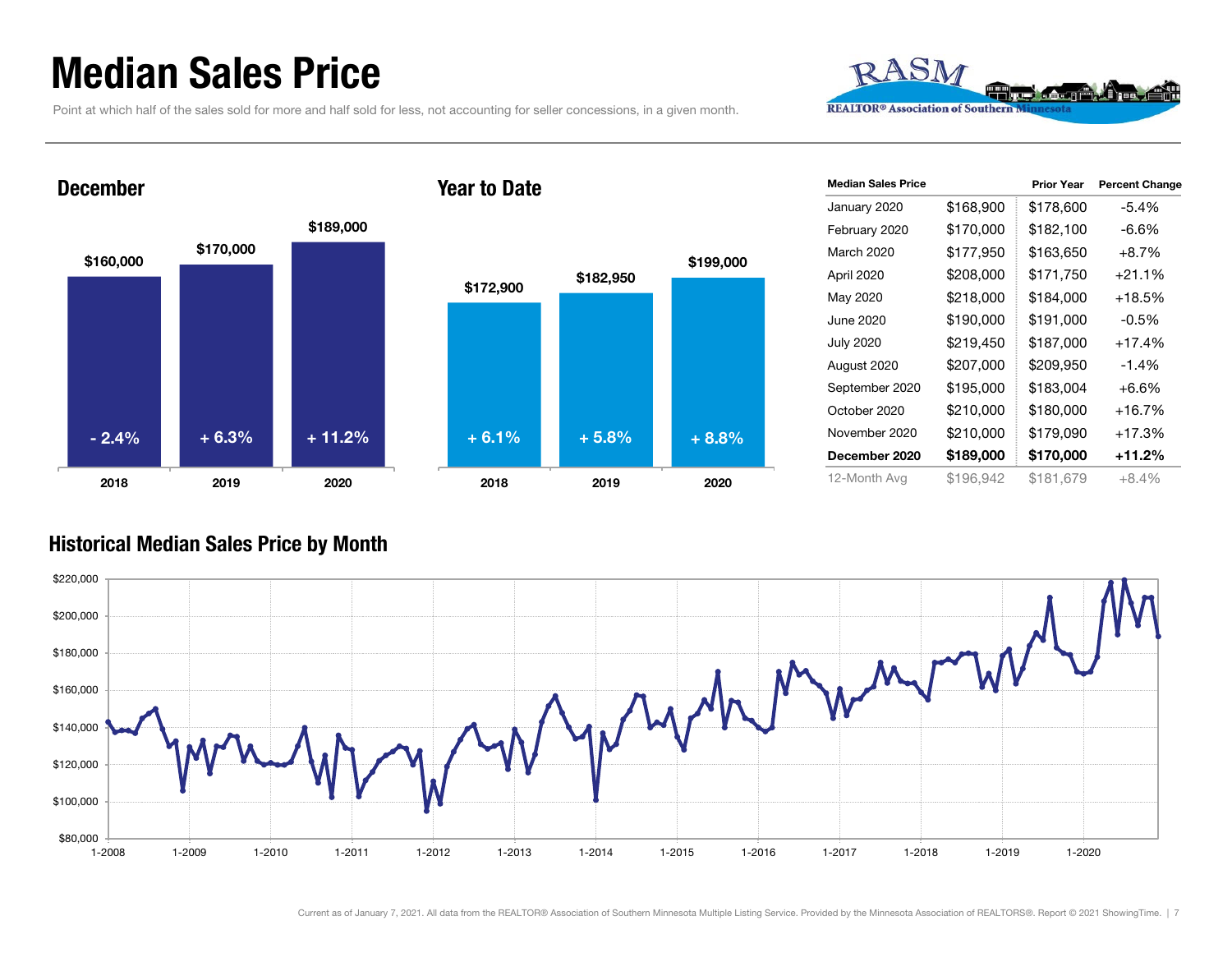### Average Sales Price

Average sales price for all closed sales, not accounting for seller concessions, in a given month.



December







| Avg. Sales Price |           | <b>Prior Year</b> | <b>Percent Change</b> |
|------------------|-----------|-------------------|-----------------------|
| January 2020     | \$167,542 | \$197,759         | -15.3%                |
| February 2020    | \$189,620 | \$202,858         | $-6.5\%$              |
| March 2020       | \$188,969 | \$175,339         | $+7.8%$               |
| April 2020       | \$218,071 | \$203,765         | $+7.0%$               |
| May 2020         | \$232,562 | \$214,373         | $+8.5%$               |
| June 2020        | \$208,244 | \$220,887         | $-5.7%$               |
| <b>July 2020</b> | \$244,467 | \$204,173         | $+19.7%$              |
| August 2020      | \$224,363 | \$213,127         | $+5.3%$               |
| September 2020   | \$215,213 | \$193,168         | +11.4%                |
| October 2020     | \$235,022 | \$202,218         | $+16.2%$              |
| November 2020    | \$236,547 | \$206,663         | +14.5%                |
| December 2020    | \$206,719 | \$197,173         | +4.8%                 |
| 12-Month Avg     | \$213,945 | \$202,625         | $+5.6%$               |

#### Historical Average Sales Price by Month

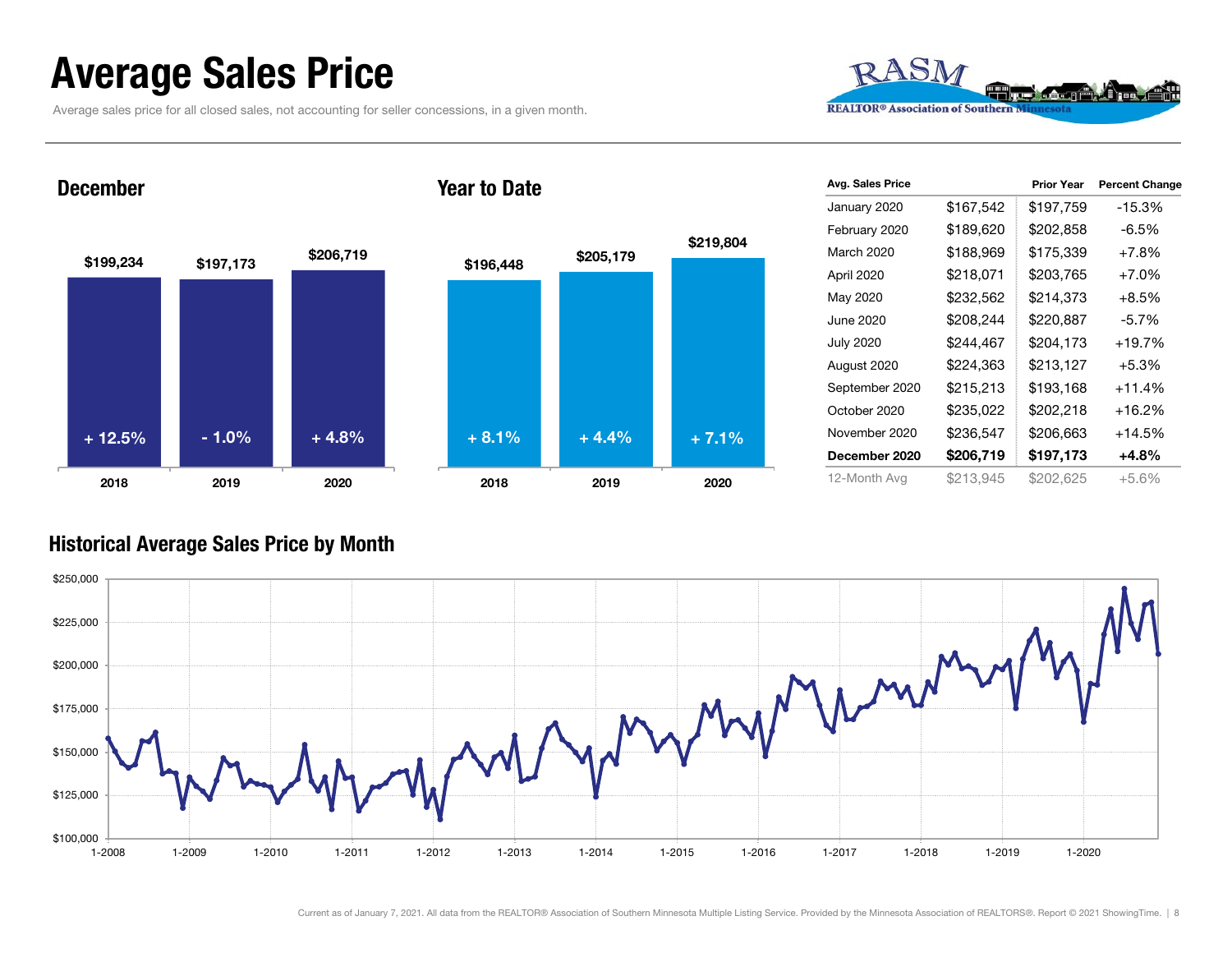## Percent of Original List Price Received

Percentage found when dividing a property's sales price by its original list price, then taking the average for all properties sold in a given month, not accounting for seller concessions.





| Pct. of Orig. Price Received |       | <b>Prior Year</b> | <b>Percent Change</b> |
|------------------------------|-------|-------------------|-----------------------|
| January 2020                 | 93.6% | 92.5%             | $+1.2%$               |
| February 2020                | 94.6% | 93.5%             | $+1.2%$               |
| March 2020                   | 94.0% | 94.7%             | $-0.7%$               |
| April 2020                   | 95.1% | 94.2%             | $+1.0%$               |
| May 2020                     | 96.3% | 95.5%             | $+0.8%$               |
| June 2020                    | 96.9% | 96.9%             | 0.0%                  |
| <b>July 2020</b>             | 97.0% | 96.0%             | $+1.0%$               |
| August 2020                  | 97.5% | 95.9%             | $+1.7%$               |
| September 2020               | 96.8% | 95.2%             | $+1.7%$               |
| October 2020                 | 96.8% | 96.0%             | $+0.8\%$              |
| November 2020                | 96.9% | 94.5%             | $+2.5%$               |
| December 2020                | 94.8% | 94.0%             | $+0.9\%$              |
| 12-Month Avg                 | 95.8% | 94.9%             | +0.9%                 |

#### Historical Percent of Original List Price Received by Month

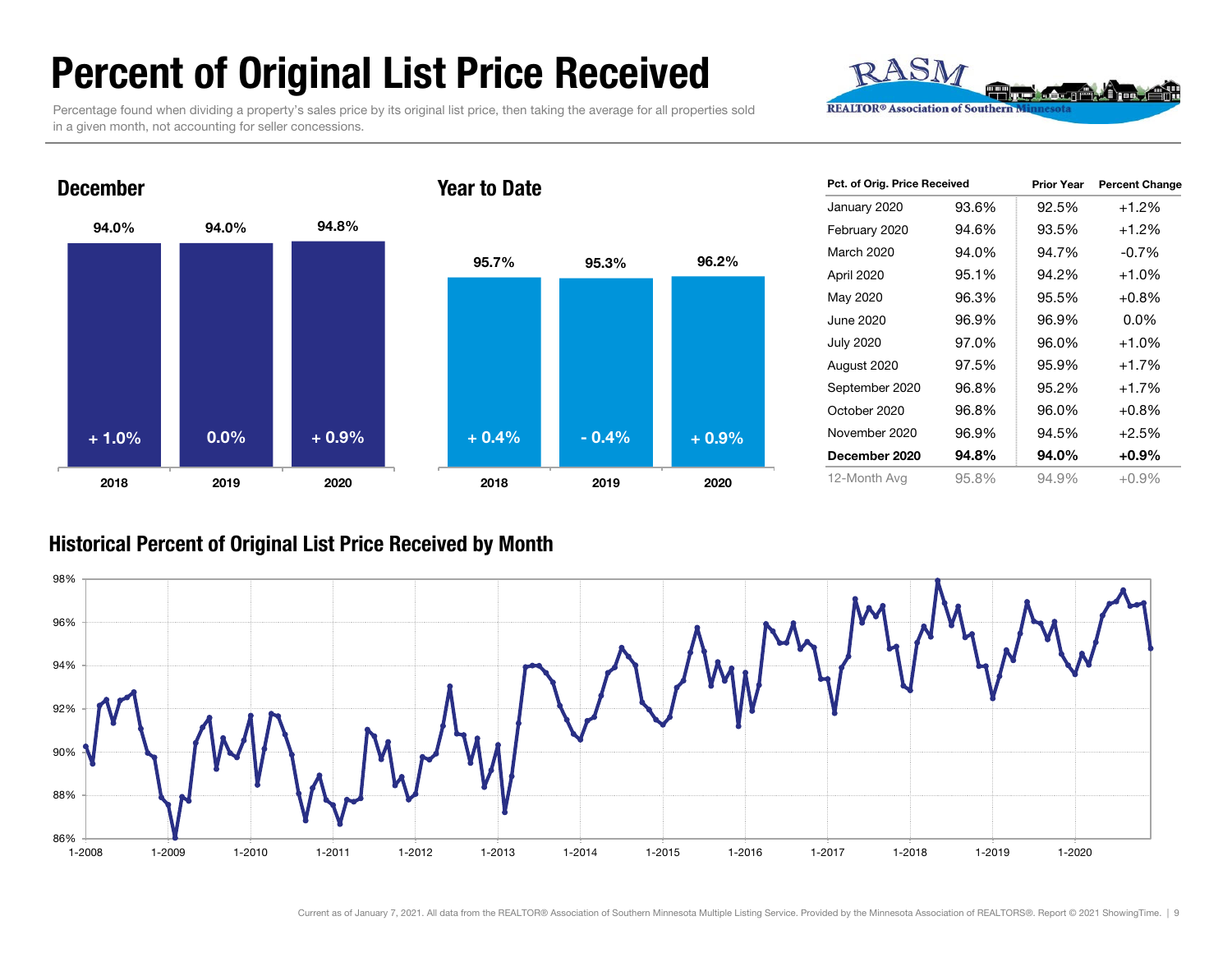## Housing Affordability Index

This index measures housing affordability for the region. For example, an index of 120 means the median household income is 120% of what is necessary to qualify for the median-priced home under prevailing interest rates. A higher number means greater affordability.

Year to Date

218 220 218 2018 2019 2020 201 <sup>204</sup> <sup>207</sup> 2018 2019 2020 - 1.8% $\%$  + 0.9% - 0.9% - 10.3% + 1.5% + 1.5%

| <b>Affordability Index</b> |     | <b>Prior Year</b> | <b>Percent Change</b> |
|----------------------------|-----|-------------------|-----------------------|
| January 2020               | 227 | 195               | $+16.4%$              |
| February 2020              | 228 | 194               | +17.5%                |
| March 2020                 | 210 | 217               | $-3.2%$               |
| April 2020                 | 188 | 209               | $-10.0%$              |
| May 2020                   | 179 | 195               | $-8.2\%$              |
| June 2020                  | 209 | 188               | +11.2%                |
| <b>July 2020</b>           | 183 | 196               | $-6.6%$               |
| August 2020                | 196 | 182               | $+7.7%$               |
| September 2020             | 208 | 207               | $+0.5%$               |
| October 2020               | 195 | 213               | -8.5%                 |
| November 2020              | 196 | 209               | $-6.2\%$              |
| December 2020              | 218 | 220               | $-0.9\%$              |
| 12-Month Avg               | 203 | 202               | +0.5%                 |

RASN

**REALTOR® Association of Southern** 

#### Historical Housing Affordability Index by Mont h



December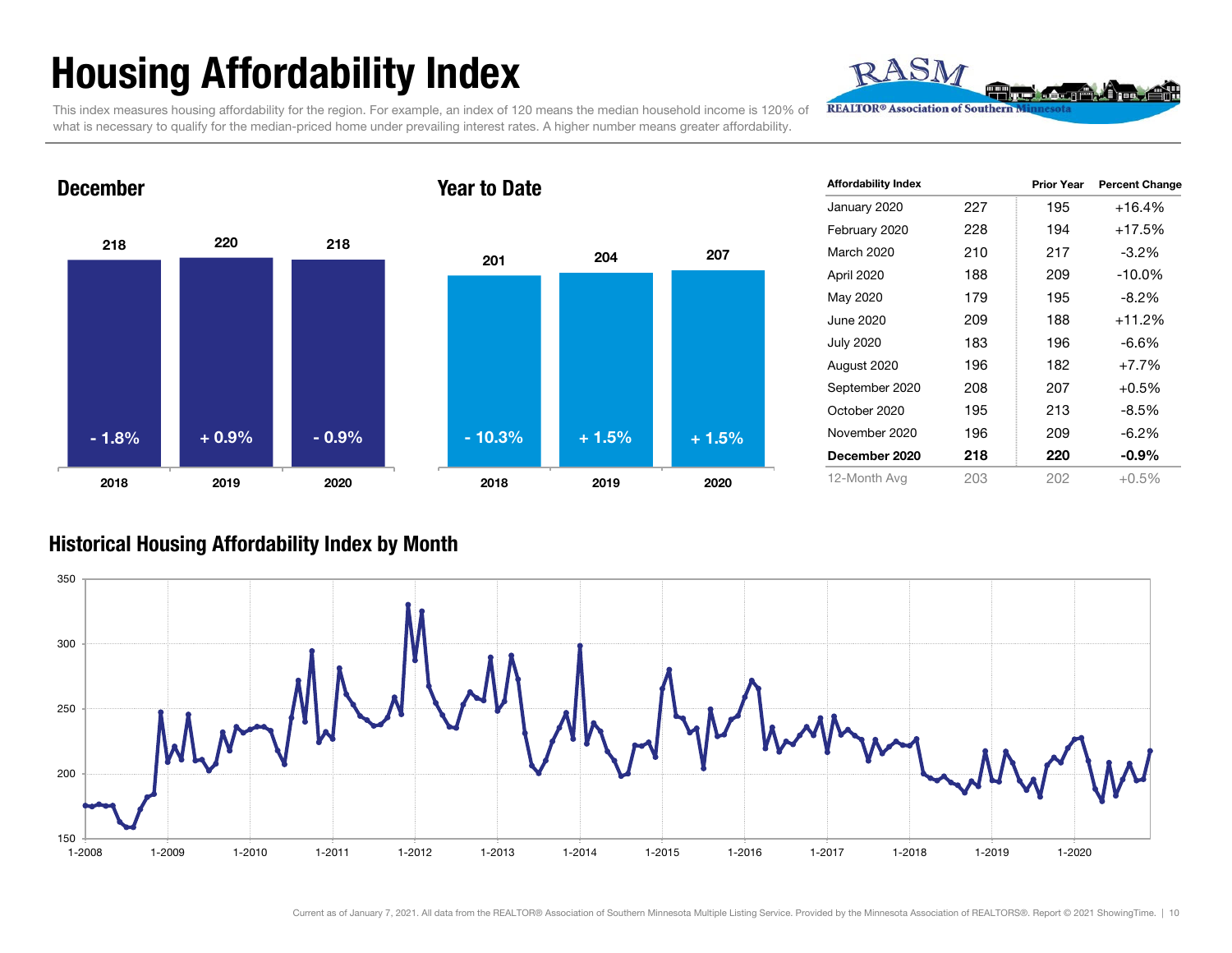### Inventory of Homes for Sale

The number of properties available for sale in active status at the end of a given month.





#### Historical Inventory of Homes for Sale by Month

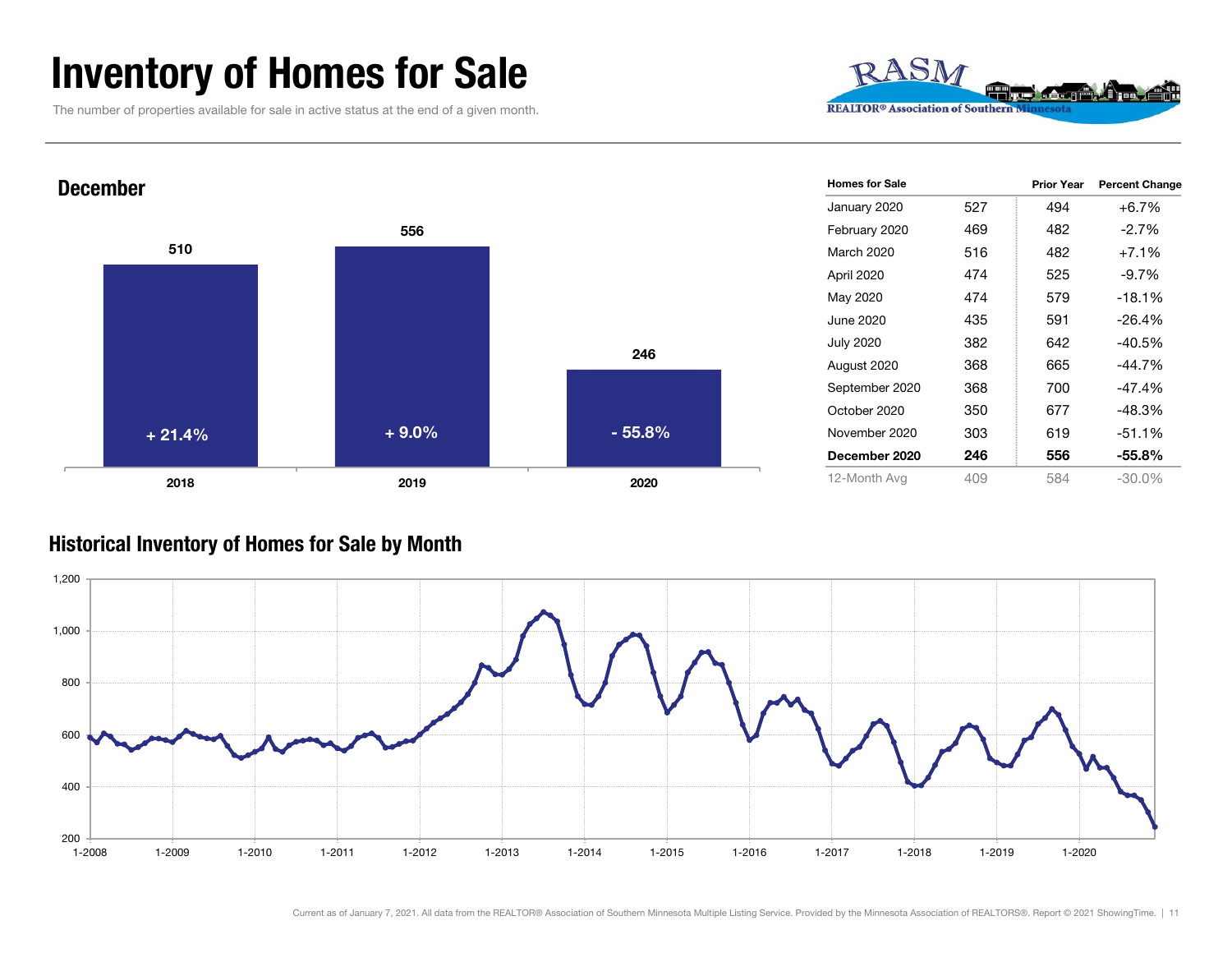### Months Supply of Inventory

The inventory of homes for sale at the end of a given month, divided by the average monthly pending sales from the last 12 months.



RASM

**REALTOR® Association of Southern** 

#### Historical Months Supply of Inventory by Month